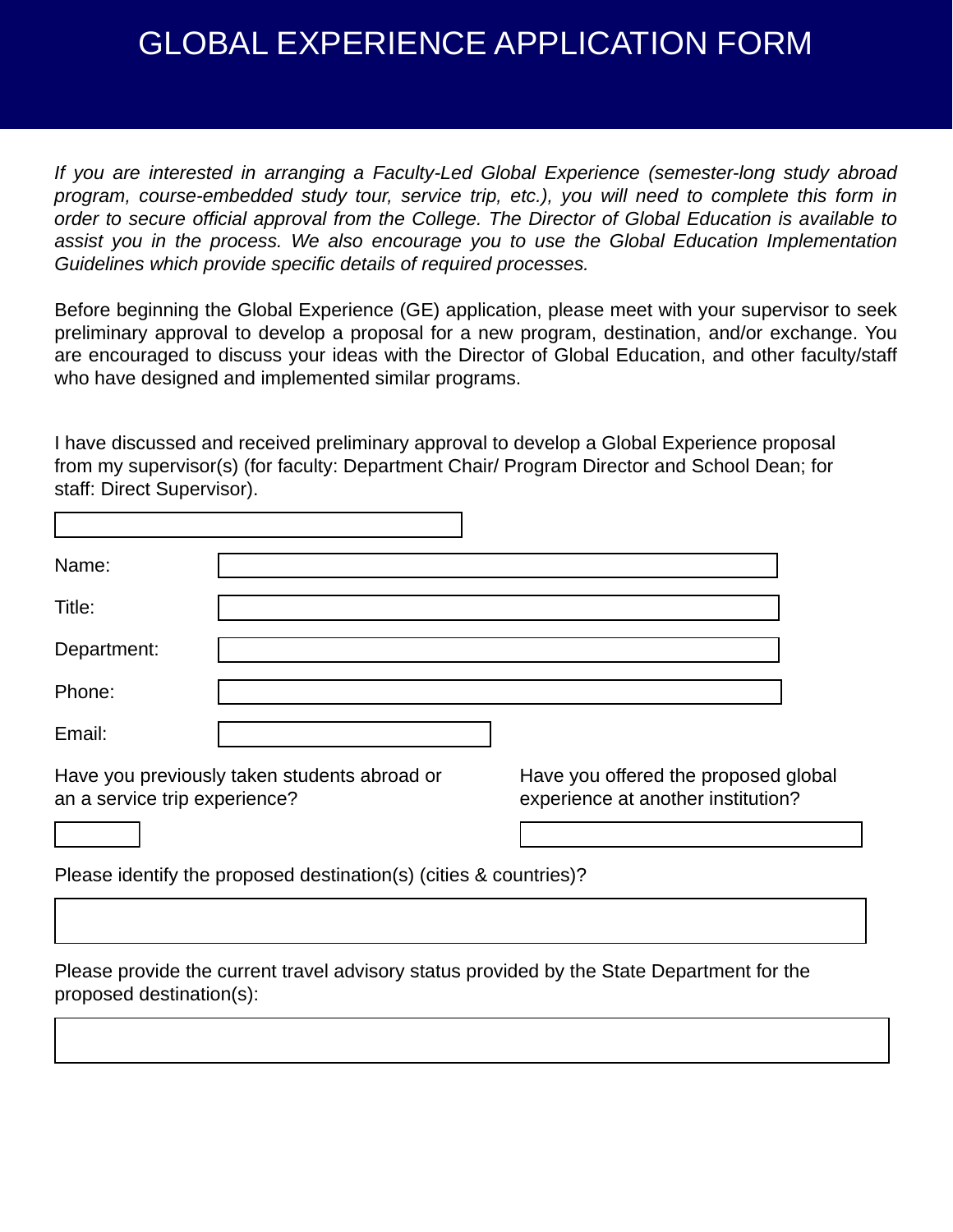During what academic term will the program run?

Departure & Return Dates (or if unknown, indicate preferred program length):

Estimated number of travelers: Target number of travelers:

Who will be accompanying you to supervise on this trip?

Are you including people other than students/faculty/staff on the trip? If so, please explain.

 $\vert \textbf{F} \vert$ 

 $\vert \textbf{I} \vert$ 

Have you explored possible partnerships with other institutions to reduce costs? The cost of the costs? If yes, please provide brief description:

 $\left| \bullet \right|$ 

 $\left| \bullet \right|$ 

 $\left| \mathbf{v} \right|$ 

 $\blacktriangledown$ 

Does this program require

Are there any licensure concerns that need to be addressed (e.g., if

What company are you intending to use for the Global Experience? If "Other" company, please identify here:

Does this program require a Visa? If yes, please provide brief description:

Immunizations? If yes, please provide brief description:

administering health care)? If yes, please provide brief description: